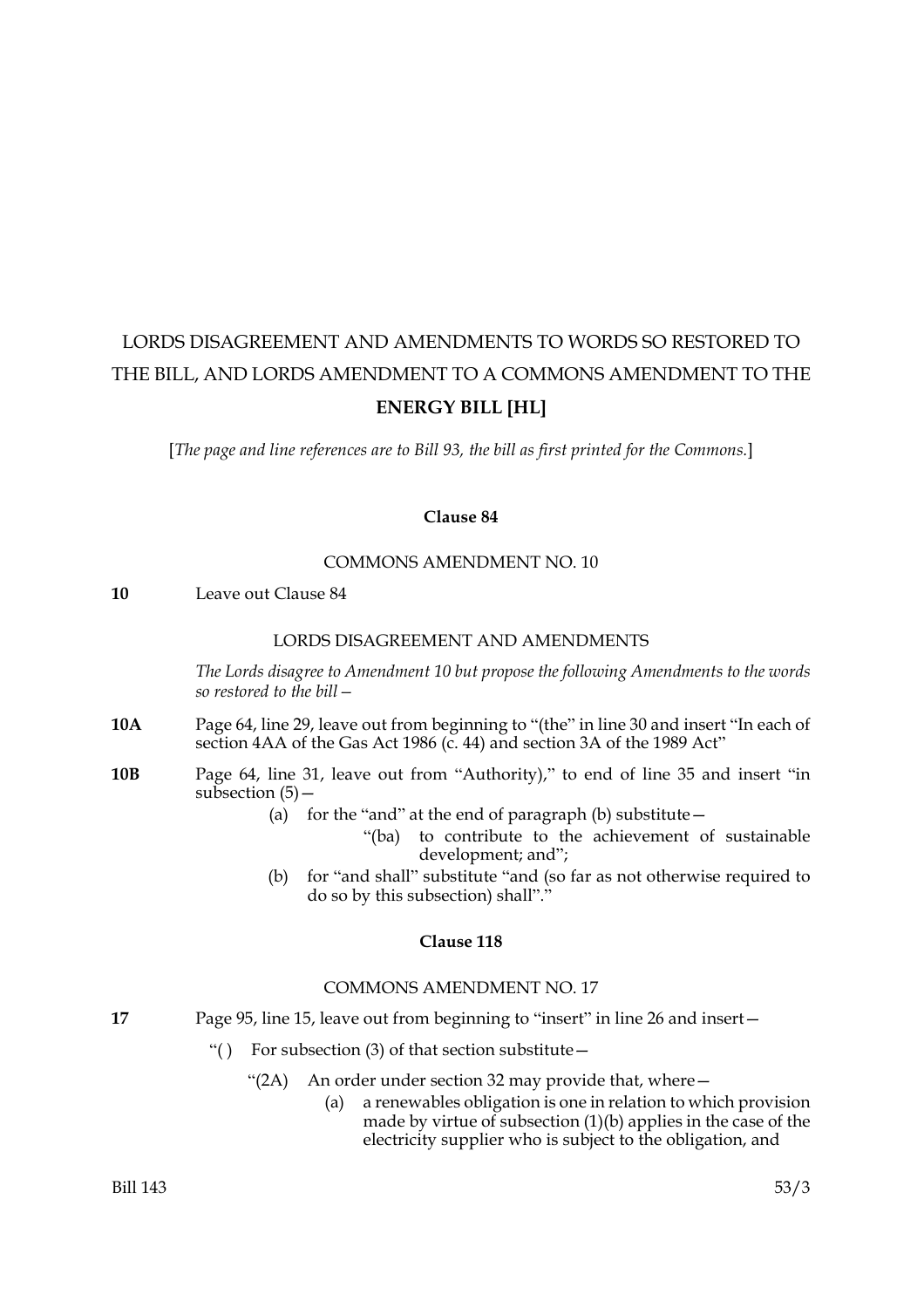$(2)$ 

(b) the period ending with such day (after the day by which the obligation had to be complied with) as may be specified in or determined under the order has not expired,

the taking of steps under section 27A in respect of a contravention by that supplier of that obligation is prohibited or otherwise restricted to the extent specified in the order.

- (2B) An order under section 32 may provide that, in a case in which the amount received by the Authority, or by the Northern Ireland authority, by way of discharge payments for a period falls short of the amount due in respect of that period, persons who—
	- (a) were subject to renewables obligations for the relevant period, and
	- (b) are of a description specified in or determined under the order,

must, by the time and in the circumstances so specified or determined, make a payment (or further payment) to the Authority of an amount calculated in the manner so specified or determined.

- (2C) An order under section 32 may not by virtue of subsection (2B) confer an entitlement on the Authority to receive a payment in respect of the shortfall for any period—
	- (a) in the case of a shortfall in the amount received by the Authority, if the receipt of the payment is to be while a prohibition or restriction by virtue of subsection (2A) applies, in one or more cases, to the taking of steps in relation to contraventions of renewables obligations for that period; or
	- (b) in the case of a shortfall in the amount received by the Northern Ireland authority, if the receipt of the payment is to be while a prohibition or restriction by virtue of a corresponding provision having effect in Northern Ireland applies, in one or more cases, to the taking of steps in relation to contraventions of Northern Ireland obligations for that period.
- (2D) The provision that may be made by virtue of subsection (2B) includes—
	- (a) provision for the making of adjustments and repayments at times after a requirement to make payments in respect of a shortfall for a period has already arisen; and
	- (b) provision that sections 25 to 28 are to apply in relation to a requirement imposed by virtue of that subsection on a person who is not a licence holder as if he were a licence holder.
	- (3) The amounts received by the Authority by virtue of the preceding provisions of this section must be paid by it to electricity suppliers in accordance with a system of allocation specified in an order under section 32."
- ( ) In that section, at the end"

## LORDS AGREEMENT WITH AMENDMENT

*The Lords agree to Commons Amendment 17 with the following Amendment—*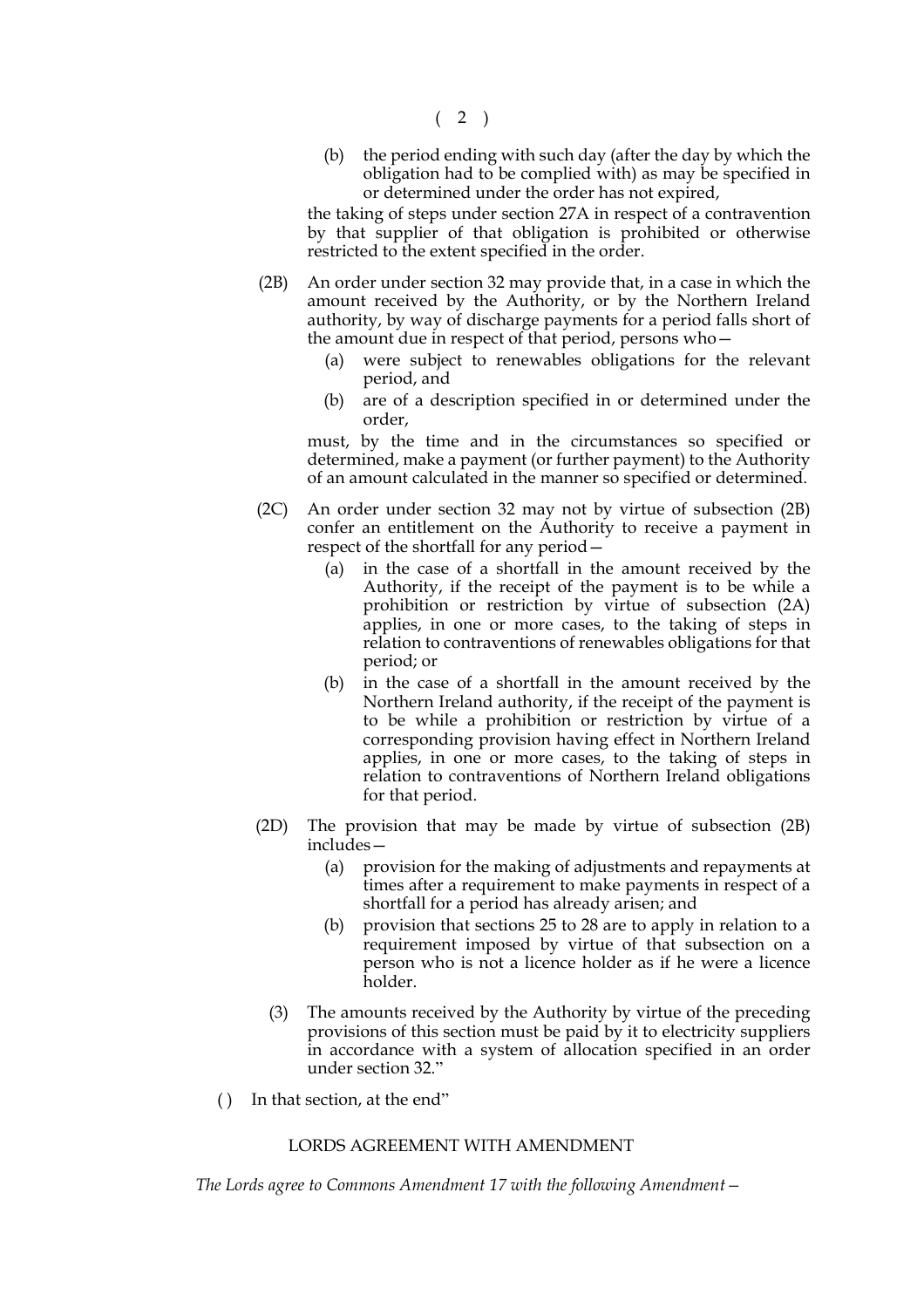(3)

- **17A** Line 16, leave out from "period" to end of line 20 and insert ", every person who—
	- (a) was subject to a renewables obligation for the relevant period or for a subsequent period specified in or determined under the order, and,
	- (b) is of a description so specified or determined,"